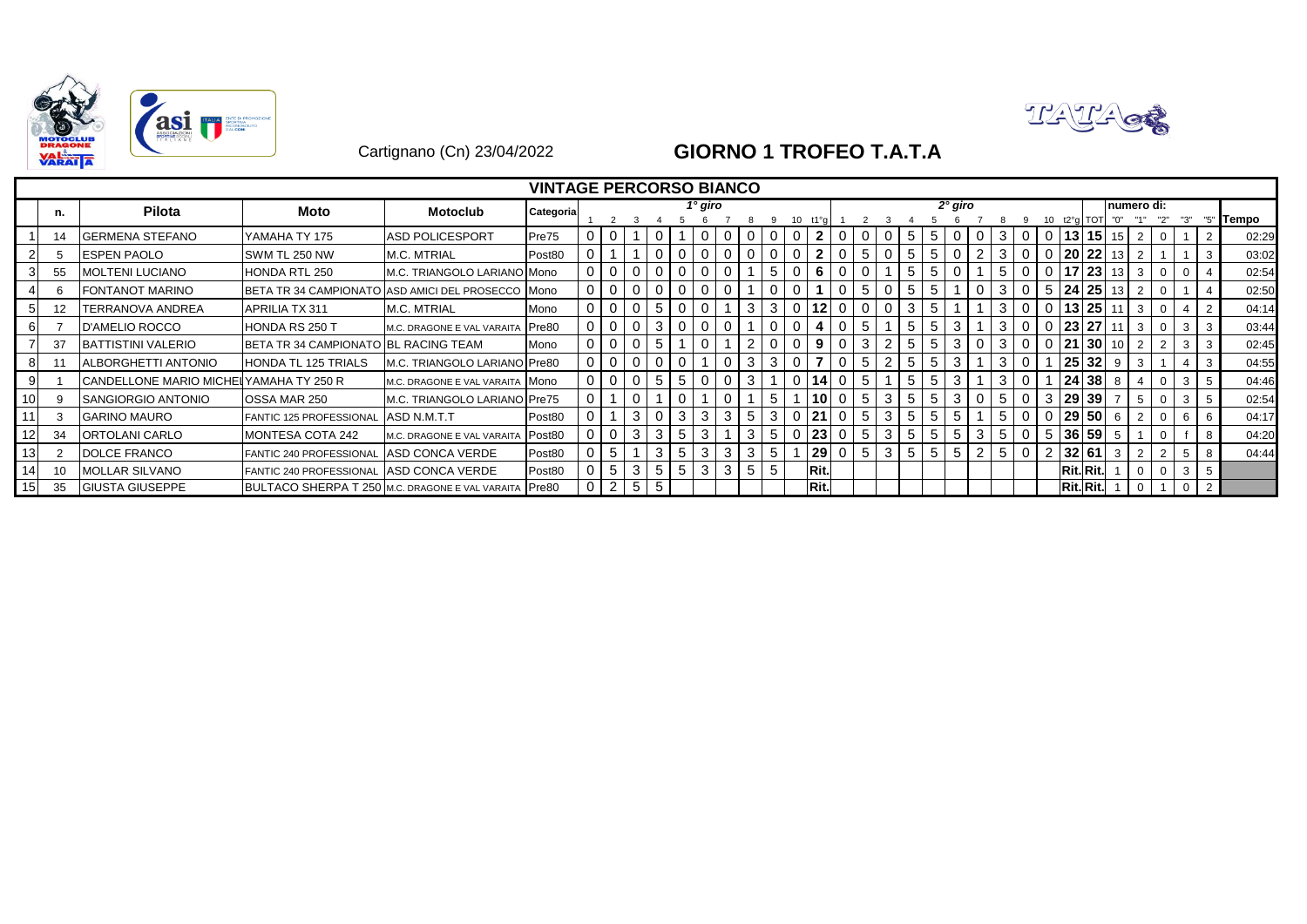



## Cartignano (Cn) 23/04/2022 **GIORNO 1 TROFEO T.A.T.A**

|    |     |                           |                                                           |                                  | <b>VINTAGE PERCORSO GIALLO</b> |  |                |   |                |         |              |    |   |                 |   |                |       |             |           |      |              |   |                 |                                  |    |             |          |   |   |              |
|----|-----|---------------------------|-----------------------------------------------------------|----------------------------------|--------------------------------|--|----------------|---|----------------|---------|--------------|----|---|-----------------|---|----------------|-------|-------------|-----------|------|--------------|---|-----------------|----------------------------------|----|-------------|----------|---|---|--------------|
|    | n.  | <b>Pilota</b>             | Moto                                                      | <b>Motoclub</b>                  | Categoria                      |  |                |   |                | 1° giro |              |    |   |                 |   |                |       |             | $2°$ giro |      |              |   |                 |                                  |    | Inumero di: |          |   |   |              |
|    |     |                           |                                                           |                                  |                                |  |                |   |                |         |              |    |   |                 |   |                |       |             |           |      |              |   |                 | <b>TOT</b>                       |    |             |          |   |   | <b>Tempo</b> |
|    |     | 101 ALLIONE ALDO          | <b>BULTACO SHERPA 350</b>                                 | M.C. DRAGONE E VAL VARAITA Pre75 |                                |  |                |   | 0              |         | 0            |    |   | 5               |   |                |       | $5^{\circ}$ |           |      |              |   |                 | $3 \mid 11 \mid 16 \mid 13 \mid$ |    |             |          |   |   | 03:13        |
|    |     | 108 MILAN GABRIELE        | <b>HONDA RS 250 T</b>                                     | M.C. TRIAL VAL CHIAMPO Pre80     |                                |  | $\Omega$       |   | $\Omega$       |         | $\Omega$     |    |   |                 |   |                |       | 3           |           |      |              | 5 | 16 <sup>1</sup> | 17                               |    |             |          |   |   | 02:49        |
|    |     | 100 ALUFFI MAURIZIO       | <b>GAS GAS 250 TRIAL</b>                                  | MONTE PIZZUTO TRIAL TEAM MONO    |                                |  | $\Omega$       |   | $\Omega$       |         | $\Omega$     |    |   | 10 <sup>1</sup> |   |                |       |             |           |      |              |   |                 | 20   30                          |    |             |          |   | 3 | 05:01        |
|    | 109 | <b>IMATTEODA DAVIDE</b>   | <b>HONDA TLR 200</b>                                      | ASD CONCA VERDE                  | Post80                         |  | $\mathbf 0$    | 3 | 5              |         | $\mathbf{0}$ |    | 5 | 21              |   |                | 3     | -5          |           |      | 0            | 5 |                 | 16 37                            | -8 |             |          |   |   | 03:44        |
|    |     | 5 171 PALLAORO CHRISTIAN  | <b>FANTIC 300 PROFESSIONAL</b>                            | <b>IM.C. NEUMARKT EGNA</b>       | Post80                         |  |                |   |                |         | 0            |    | 5 | 21              | 3 | $\overline{0}$ | 3     | 5           |           | -3 I | $\mathbf{0}$ |   |                 | $3 \mid 18 \mid 39 \mid$         | -8 |             |          |   |   | 04:12        |
|    |     | 6 118 MALVESTITI LUCIANO  | <b>HONDA TLR 200</b>                                      | M.C. TRIANGOLO LARIANO Post80    |                                |  | $\overline{0}$ |   | 3              |         | $\mathbf{0}$ |    |   | 23              |   | 3              |       | -5          |           | 5    |              |   |                 | 31 54                            |    |             |          |   |   | 05:02        |
|    |     | 103 GIORDANO GIORGIO      | <b>SWM 350 JUMBO</b>                                      | <b>IM.C. NEUMARKT EGNA</b>       | Post80                         |  | 2              |   | 3              |         | 0            |    |   | 28              |   |                |       | 5           |           |      |              |   |                 | 29 57                            |    |             |          |   |   | 04:10        |
|    |     | 8   117 BONETTI ALESSIO   | <b>FANTIC 305</b>                                         | M.C. TRIANGOLO LARIANO Mono      |                                |  | $\overline{0}$ | 3 | 3 <sup>1</sup> |         | $\Omega$     | 5  | 5 | 25              |   | 3              | $5 -$ | 5           |           | 5    | 0            | 5 |                 | $ 33 58$ 5                       |    |             |          |   |   | 04:54        |
| 91 |     | 122 AIME RICCARDO         | BULTACO SHERPA T 250 M.C. DRAGONE E VAL VARAITA Pre80     |                                  |                                |  | $\mathbf 0$    | 3 | 5 <sup>1</sup> | b       | $\mathbf{0}$ | 5. | 5 | 34              |   | -3             | 5     | 5           |           | 5    | 0            | 5 |                 | $ 31 65 $                        |    |             | $\Omega$ | 3 |   | 03:06        |
|    |     | 10 189 SARASINI GIANGUIDO | FANTIC 240 PROFESSIONAL M.C. DRAGONE E VAL VARAITA Post80 |                                  |                                |  |                |   | 5              |         | 3            |    |   | <b>Rit</b>      |   |                |       |             |           |      |              |   |                 | Rit.Rit.                         |    |             |          |   |   |              |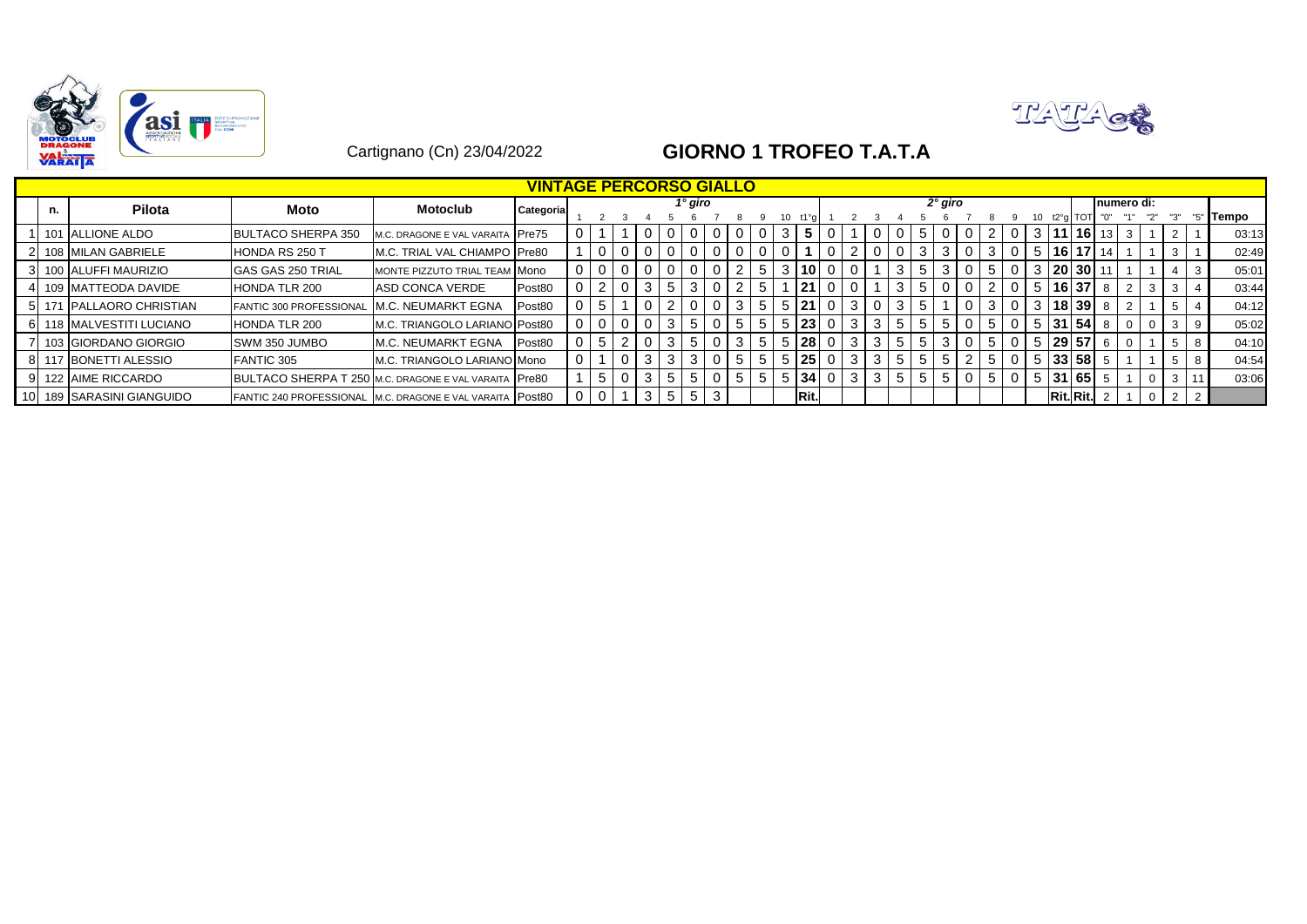



## Cartignano (Cn) 23/04/2022 **GIORNO 1 TROFEO T.A.T.A**

|  |                     |                                         |                            | <b>VINTAGE PERCORSO VERDE</b> |  |   |   |         |   |   |           |        |    |  |         |   |              |           |                  |   |             |  |          |
|--|---------------------|-----------------------------------------|----------------------------|-------------------------------|--|---|---|---------|---|---|-----------|--------|----|--|---------|---|--------------|-----------|------------------|---|-------------|--|----------|
|  | Pilota              | Moto                                    | <b>Motoclub</b>            | Categoria                     |  |   |   | 1° giro |   |   |           |        |    |  | າ° giro |   |              |           |                  |   | Inumero di: |  |          |
|  |                     |                                         |                            |                               |  |   |   |         |   |   | 11°n      |        |    |  |         |   |              | t2°al TOT |                  | " |             |  | " ITempo |
|  | 232 ZAMBARDA MATTIA | <b>SWM TL 320 NW</b>                    | <b>IM.C. NEUMARKT EGNA</b> | Post <sub>80</sub>            |  |   |   |         |   |   | 14        | ັບ     |    |  |         |   |              |           | 24 38            |   |             |  | 04:08    |
|  | 2 202 ROVEJ MASSIMO | FANTIC 240 PROFESSIONAL ASD CONCA VERDE |                            | Post80                        |  | J | C |         | ັ | ີ | <b>36</b> | <br>ີວ | ່ວ |  |         | ີ | <sup>n</sup> |           | <u>ി 39 75 ക</u> |   |             |  | 04:23    |